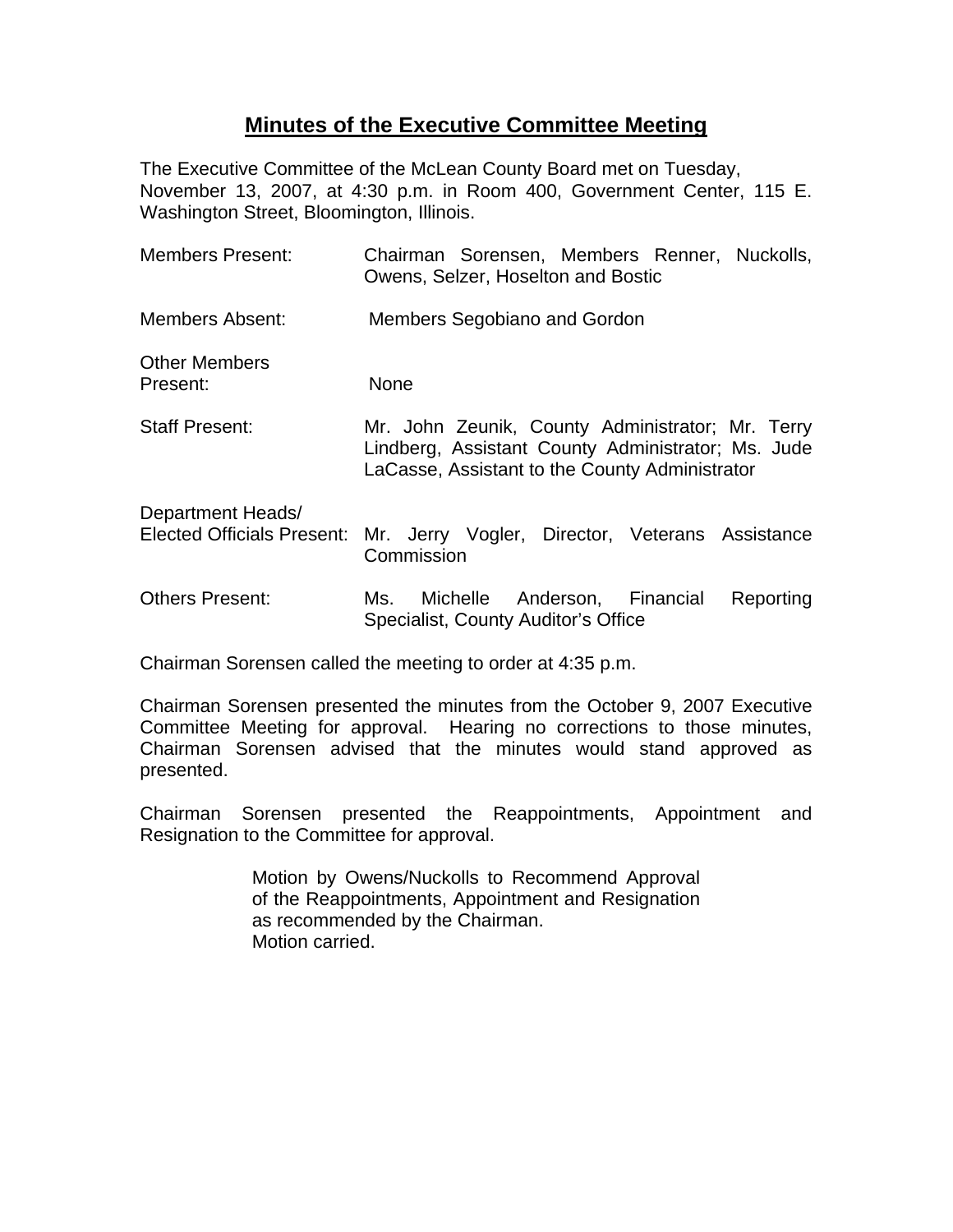Minutes of the Executive Committee November 13, 2007 Page Two

Chairman Sorensen presented a request for approval of an amended Intergovernmental Agreement between the Town of Normal, the City of Bloomington and the County of McLean for the purpose of creating a Convention and Visitors Bureau.

Mr. Hoselton expressed concern that the McLean County Sports Commission is being changed to the Bloomington-Normal Sports Commission. Chairman Sorensen replied that the Bloomington-Normal Sports Commission is a member organization of the Bloomington-Normal Area Convention and Visitors Bureau. He noted that the name of the member organization has already been changed to Bloomington-Normal Sports Commission. Chairman Sorensen stated that the County does not control nor does it fund that group.

Mr. Selzer asked what is the County's current contribution to the Economic Development Council (EDC). Mr. Zeunik replied that the County's current contribution to EDC is \$80,000.00 per year for five years. He stated that this amended Intergovernmental Agreement is for the Convention and Visitor's Bureau to which the County does not provide a contribution. When the Bloomington Chamber of Commerce split up in 2002, as per the attached agreement in the Packet on Pages 3-5, the following entities were created:

- $\triangleright$  EDC,
- $\triangleright$  Chamber of Commerce,
- ¾ Convention and Visitors Bureau.

Mr. Zeunik stated that this Agreement was due to expire in five years. This Amended Agreement extends the agreement for ten years so that the Convention and Visitors Bureau will continue to operate as a separate entity. Mr. Zeunik added that the County does not provide funding to the Convention and Visitors Bureau, as they derive their funding from a hotel/motel tax. He noted that there are no hotels or motels in the unincorporated area of McLean County, so the Visitors Bureau tax revenue is derived from facilities located in Bloomington, Normal or the incorporated cities and towns outside of Bloomington-Normal.

Mr. Selzer asked if the County's contribution to the Convention and Visitors Bureau will decrease as the term is extended. Mr. Zeunik responded that the County does not contribute to the Convention and Visitors Bureau. He stated that the contribution to EDC will continue for another three years at \$80,000.00 per year.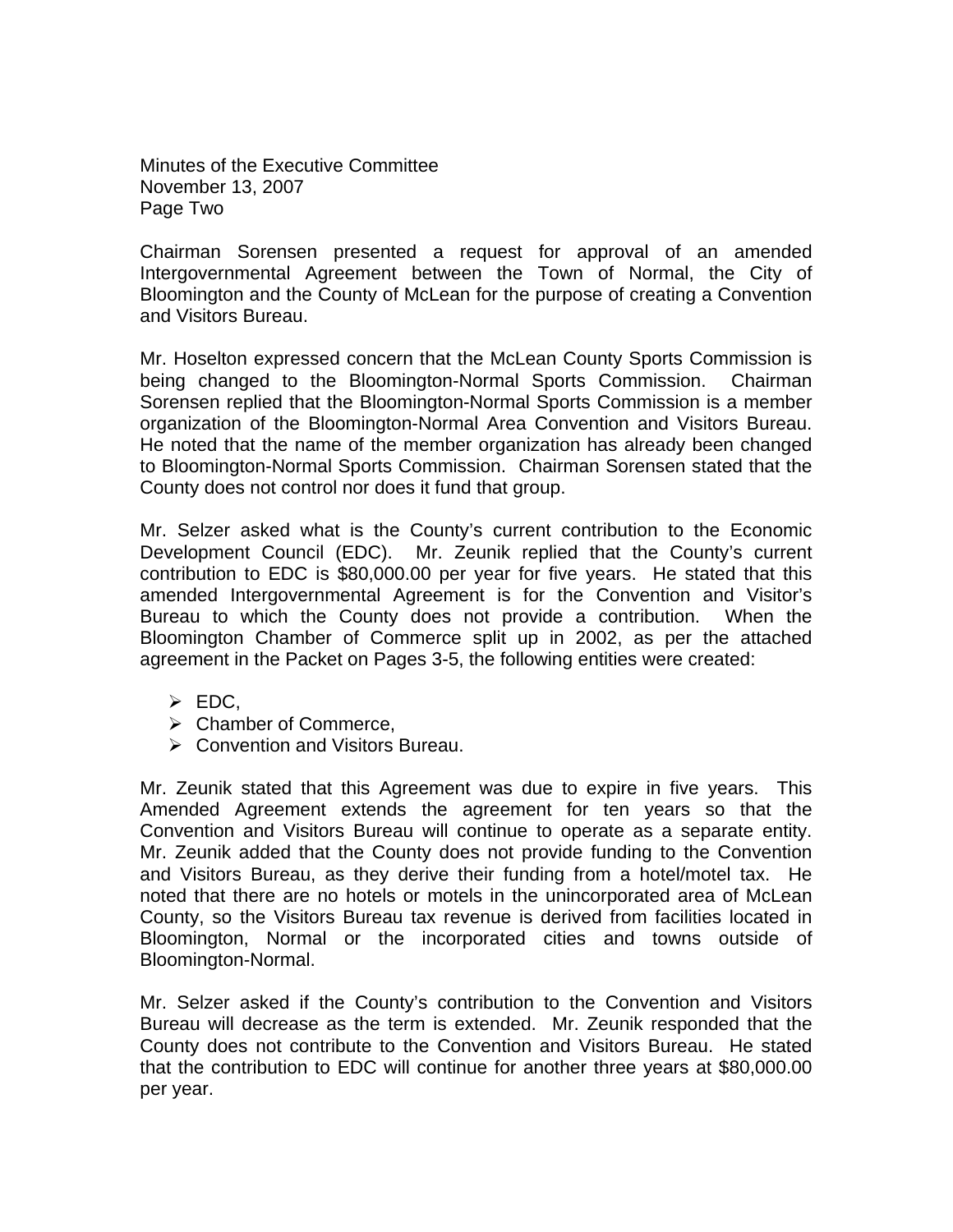Minutes of the Executive Committee November 13, 2007 Page Three

Mr. Selzer expressed confusion with the Agreement. Mr. Zeunik explained that the attached Agreement, from 2002, resulted from the split of the entities from the Chamber of Commerce. The only entity funded by the County, at that time, was EDC. The contribution to EDC was listed as part of that separation so that everyone knew how much they would be contributing to EDC. Mr. Zeunik advised that the Amended Agreement in the Packet only applies to the Convention and Visitors Bureau.

Mr. Nuckolls referred to Page 4 of the Packet, noting that it lists the County of McLean as contributing \$45,000.00. Mr. Zeunik explained that the Agreement to which Mr. Nuckolls is referring is from 2002. He stated that two years ago, when the EDC undertook their campaign to raise \$3 million to fund EDC (Navigating a New Direction program), the County, the City and the Town all agreed to make a pledge of \$80,000.00 per year for five years. Mr. Zeunik indicated that the first contribution was made in FY'2007 and it continues in the County Board's Annual Budget for the next four years.

Mr. Selzer pointed out that the Amended Agreement states "Whereas, the parties desire to reauthorize the Intergovernmental Agreement for an additional ten (10) year period commencing January 1, 2008 and terminating January 1, 2018…"

Mr. Zeunik acknowledged that the Amended Agreement is confusing, as the County is not extending the \$45,000.00 contribution. He advised that he will make sure that a corrected Agreement is placed in the Board Packet.

Chairman Sorensen stated that this item will be corrected and considered at a Stand-up Committee meeting prior to the County Board meeting.

Chairman Sorensen presented a request for approval of a Resolution of the McLean County Board Supporting full Federal Funding for Veteran's Health Care – Veteran's Assistance Commission. He introduced Mr. Jerry Vogler, Director, Veteran's Assistance Commission.

Mr. Zeunik reminded the Committee that, last month, a request was submitted for consideration by Lt. Governor Pat Quinn asking the County Board to consider placing a Referendum on the February, 2008 ballot. At that time, the Executive Committee directed that this information be forwarded to Mr. Vogler for his comment and recommendation. Mr. Zeunik advised that Mr. Vogler forwarded his comments and recommendation, which is contained in the Committee packet. He also noted that Mr. Vogler included a Resolution that is also contained in the Packet.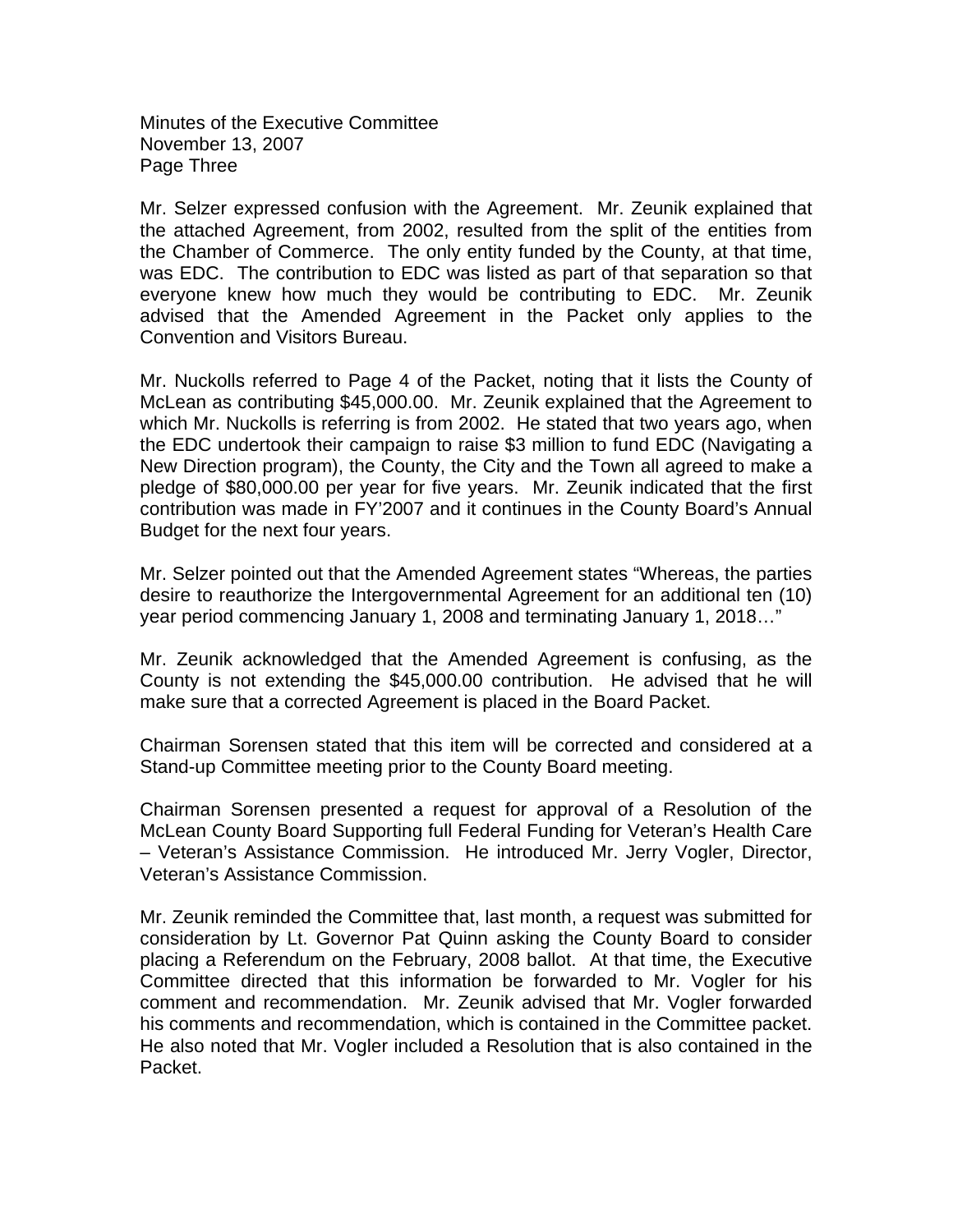Minutes of the Executive Committee November 13, 2007 Page Four

Mr. Vogler thanked the Committee for the opportunity to speak about the Committee's concerns with the VA Mandatory Funding Advisory Referendum as proposed by Lt. Governor Pat Quinn. He noted that not every County extended that courtesy to their VAC. Mr. Vogler stated that Lt. Governor Quinn's proposal was a non-binding referendum to be placed on the ballot in February for all Counties in the State of Illinois. Mr. Vogler indicated that some Counties have passed it and some have not.

Mr. Vogler indicated that, currently, the VA funding for health care for Veterans is discretionary. He added that the effort to make VA spending mandatory has been a battle that has been fought for many years by the Veterans organizations representing the approximately twenty million American veterans.

Mr. Vogler stated that Lt. Governor Quinn's Resolution does not guarantee any action to correct the problem of veteran's health care. He advised that the nonbinding Referendum is not going anywhere. Mr. Vogler indicated that, after discussions with other VAC Superintendents and leaders of the Veterans organizations in Central Illinois, the consensus is that the non-binding referendum is an insult to the intelligence of the veterans in the State of Illinois.

Mr. Vogler recommended rejection of the advisory referendum However, he offered an alternate resolution as a substitute for the original resolution. He noted that the resolution he provided reflects the comments and sentiments of the Lt. Governor's resolution as far as support to move VA funding from discretionary to mandatory funding. However, he noted that the resolution he offered does not request a non-binding referendum to be placed on the ballot in February. Rather, the resolution requests that the McLean County Board take a stand for the veterans of McLean County and demand that the United States Senators and local U.S. Representatives make mandatory the funding of VA health care that the veterans so greatly need.

Mr. Vogler read the last two paragraphs on the first page of the Resolution, which basically "demanded" that legislation be established forcing the Federal Government to adopt funding for veterans health care as a mandatory funding budget item. Chairman Sorensen responded that the paragraphs that Mr. Vogler just read were not the same as the resolution in the packet. He noted that the resolution in the packet stated "respectfully request" not "demand." Mr. Vogler passed out a revised resolution that incorporated the wording he presented. Mr. Zeunik advised that, when the County addresses the State or Federal legislative body, protocol is to "respectfully request." Mr. Vogler responded that he believes "demand" is necessary in this resolution.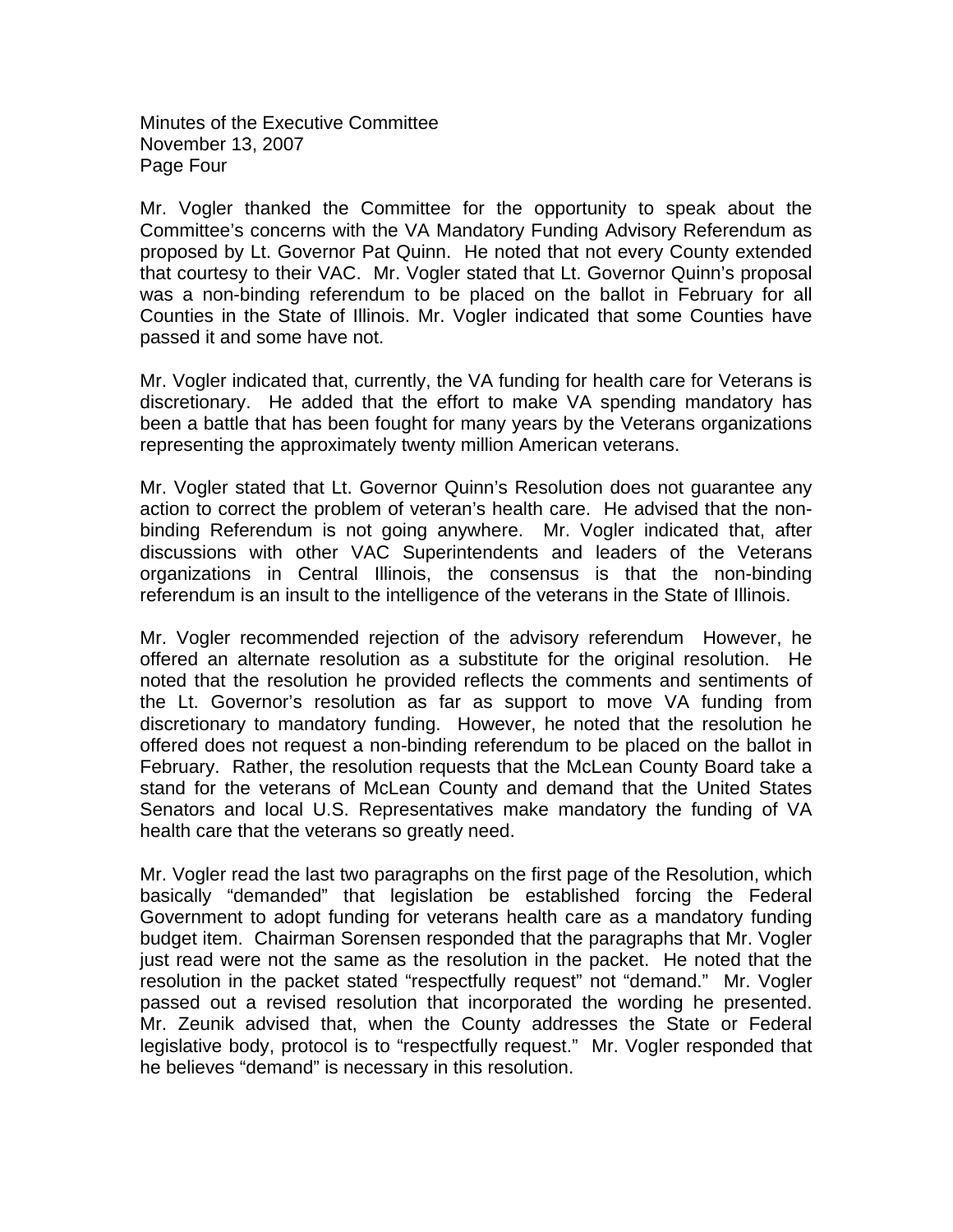Minutes of the Executive Committee November 13, 2007 Page Five

Mr. Selzer asked what is fully funded health care. He stated that he does not know of any veteran who was injured in service that is not getting care. Mr. Selzer pointed out the thousands of poor people in the County who are not getting adequate health care as compared to employed veterans, with health care, who would be guaranteed additional health care. Mr. Vogler responded that this issue was addressed by the Federal Government in 2003 when they changed the health care for all veterans. He stated that there are eight categories of priorities of health care in the VA health care system. Mr. Vogler indicated that, in 2003, if a veteran did not sign up for a VA health card, and makes above a certain salary, health care was denied, unless they have a service-connected disability.

Mr. Vogler indicated it appears that VA health care is being moved out of the VA health care system and into a welfare health care system for veterans. He noted that a lot of politicians would like to move VA health care into Medicare/Medicaid. Mr. Selzer replied that another group of Congressmen want to provide VA health care only to those people who have received a service-related injury or illness.

After an additional lengthy discussion, the Committee concurred with the following:

- $\triangleright$  Not put an advisory Referendum on the ballot;
- $\triangleright$  Table the resolution to the Legislative Committee.

Mr. John Zeunik, County Administrator, introduced the review of the Fiscal Year 2008 Recommended Budget for the County Board, as follows:

County Board – 0001-0001 can be found on pages 1-4 of the FY'2008 Recommended Budget and pages 11-16 of the Summary in the Agenda packet. Mr. Zeunik pointed out several amendments to the budget, as follows:

- $\triangleright$  Revenue in the FY'2008 Recommended Budget should be changed from \$18,015,408.00 to \$17,979,809.00, with a 5.50% increase over FY'2007 rather than 5.71%.
- $\triangleright$  Salaries in the FY'2008 Recommended Budget should be changed from \$241,355.00 to \$127,355.00, which is a -35.76% decrease over FY'2007 rather than a 21.74% increase.
- ¾ The Total FY'2008 Recommended Budget should be changed from \$1,642,680.00 to \$1,528,680.00, which is a -1.76% decrease over FY'2007 rather than 5.57% increase.

Motion by Selzer/Owens to recommend tentative approval of the County Board 0001-0001 FY'2008 Recommended Budget as amended.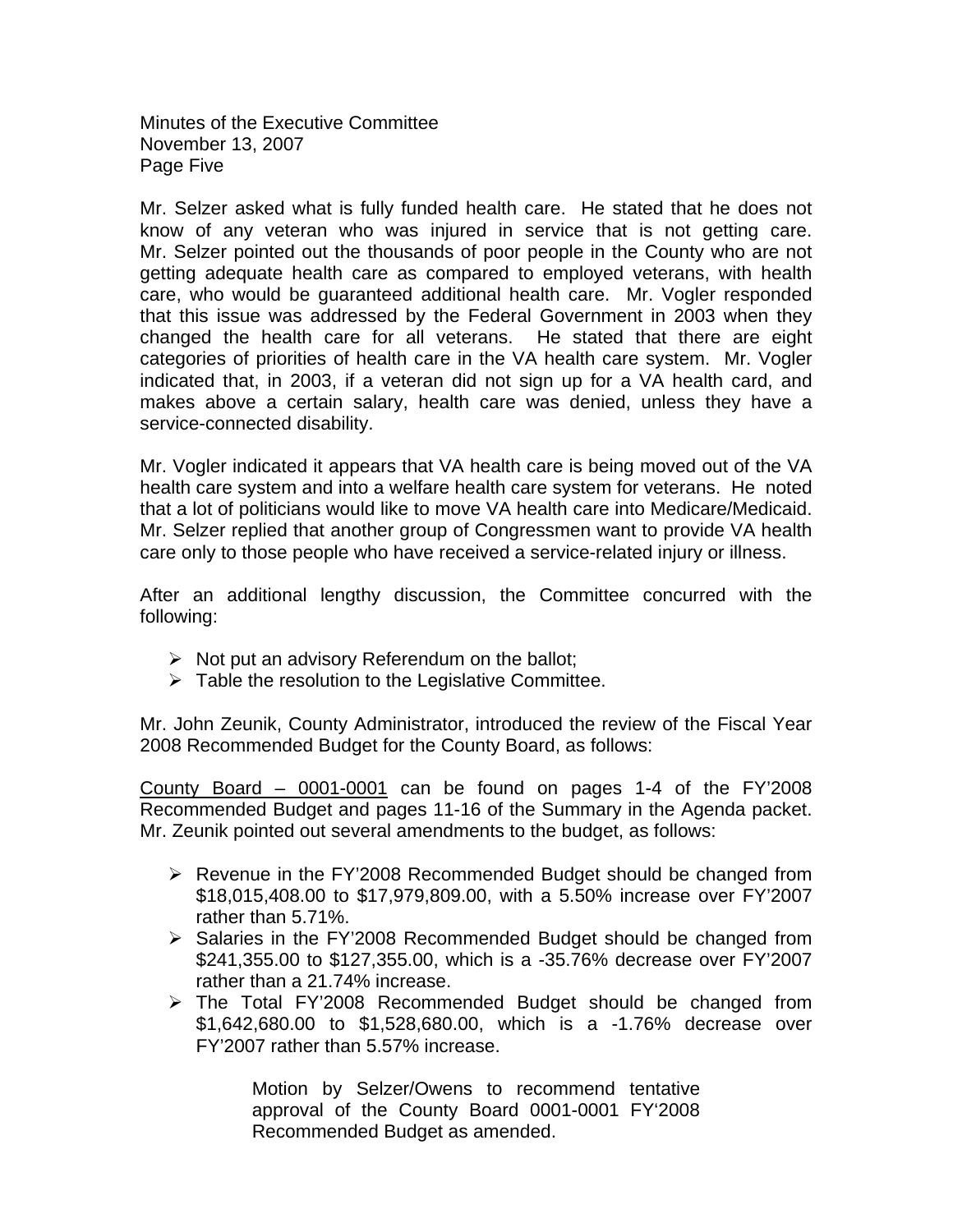Minutes of the Executive Committee November 13, 2007 Page Six

Mr. Zeunik reviewed the decrease in the 523.0002 Escrow Account, which has decreased from \$90,000.00 in the FY'2007 Adopted Budget to \$20,000.00 in the FY'2008 Recommended Budget. He explained that the proposed funding in the Escrow Account was initially funded at \$134,000.00 because, when the FY'2008 Recommended Budget was prepared, it was not known when the collective bargaining matter between the County and the Fraternal Order of Police, representing the Sheriff's Deputies, would be settled. Mr. Zeunik indicated that, if the collective bargaining issue would have gone to Interest Arbitration, it would have been finalized sometime in 2008. Therefore, the money to fund any settlement agreement was put in the Escrow Account of the County Board's Budget. Because there was a stipulated order entered as a result of a mediated arbitration, the money was taken out of the Escrow Account and spread across the salaries in the Sheriff's Department in 2008.

Chairman Sorensen asked for a vote on the motion.

Motion carried with Member Hoselton voting "no."

Mr. Stan Hoselton, Chairman, Transportation Committee, presented a request for approval of the White Oak Boat Launch Safety Grant Application for the McLean County Highway Department to make a correction at the boat launch to eliminate future accidental deaths at that site. Mr. Hoselton stated that the estimated cost of this project is \$200,000.00 and the grant request is for \$180,000.00.

> Motion by Hoselton/Renner to Recommend Approval of the White Oak Boat Launch Safety Grant Application for the McLean County Parks and Recreation Department. Motion carried.

Mr. Hoselton presented four requests that can be acted upon together. The requests are as follows:

¾ Request Approval of an Emergency Appropriation Ordinance Amending the McLean County Fiscal Year 2007 Combined Annual Appropriation and Budget Ordinance (Horizon Wind Farm) – McLean County Highway Department Fund 0120, McLean County Highway Department 0055. This is to add \$1,666,541.00, which will be reimbursed to the County by Horizon Wind Farm.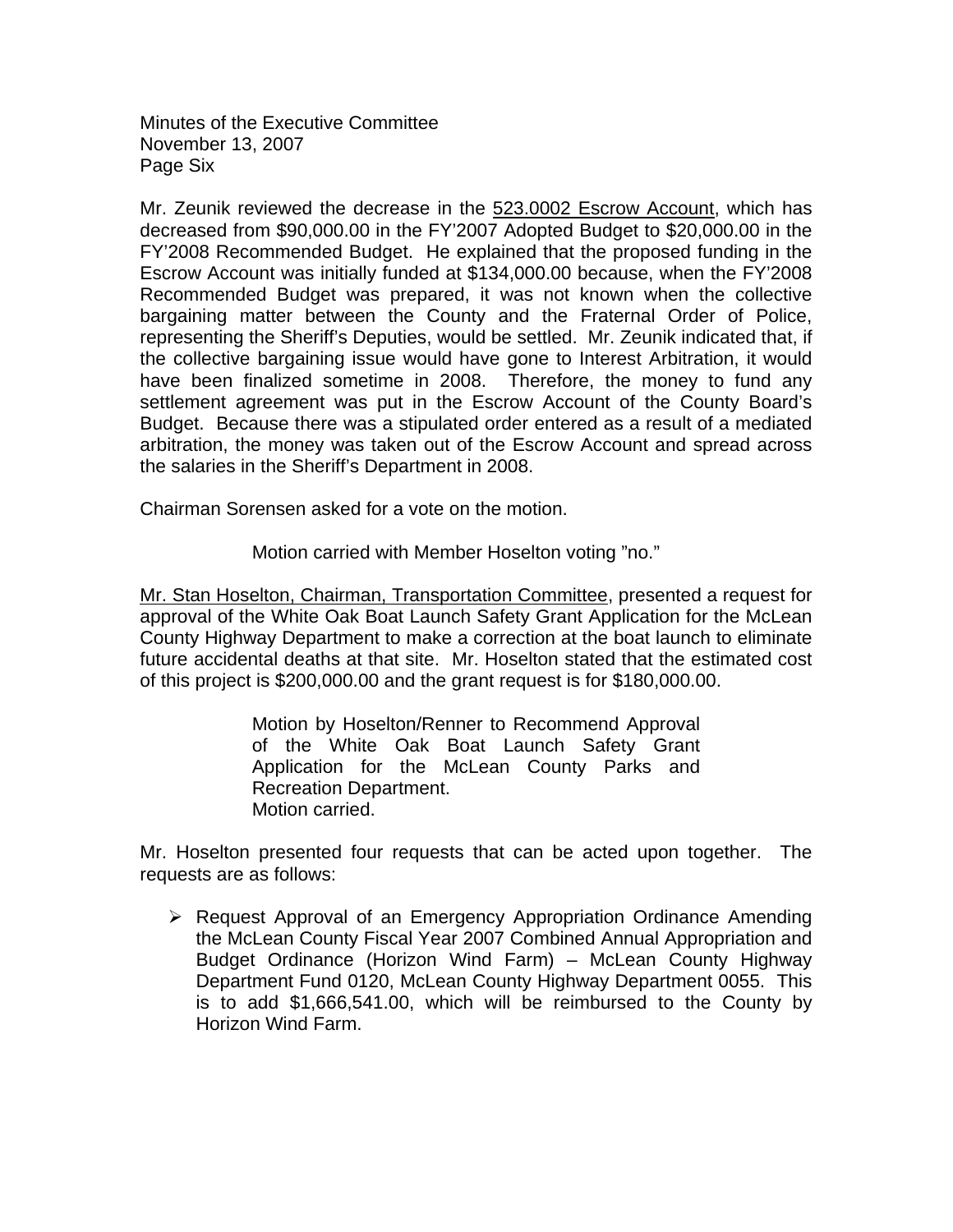Minutes of the Executive Committee November 13, 2007 Page Seven

- $\triangleright$  Request Approval of an Emergency Appropriation Ordinance Amending the McLean County Fiscal Year 2007 Combined Annual Appropriation and Budget Ordinance (Bridge projects - adding \$930,000.00) – McLean County Highway Department Bridge Matching Fund 0121, McLean County Highway Department 0055;
- ¾ Request Approval of an Emergency Appropriation Ordinance Amending the McLean County Fiscal Year 2007 Combined Annual Appropriation and Budget Ordinance (road projects – adding \$1,872,200.00) – McLean County Highway Department County Matching Fund 0122, McLean County Highway Department 0055;
- ¾ Request Approval of an Emergency Appropriation Ordinance Amending the McLean County Fiscal Year 2007 Combined Annual Appropriation and Budget Ordinance (road projects – adding \$2,149,000.00, with an amended final figure of \$3,395,555.00) – McLean County Highway Department Motor Fuel Tax Fund 0123, McLean County Highway Department 0055

Motion by Hoselton/Renner to Recommend Approval of:

- o An Emergency Appropriation Ordinance Amending the McLean County Fiscal Year 2007 Combined Annual Appropriation and Budget Ordinance (Horizon Wind Farm) – McLean County Highway Department Fund 0120, McLean County Highway Department 0055;
- o An Emergency Appropriation Ordinance Amending the McLean County Fiscal Year 2007 Combined Annual Appropriation and Budget Ordinance (bridge projects) – McLean County Highway Department Bridge Matching Fund 0121, McLean County Highway Department 0055;
- o An Emergency Appropriation Ordinance Amending the McLean County Fiscal Year 2007 Combined Annual Appropriation and Budget Ordinance (road projects) – McLean County Highway Department County Matching Fund 0122, McLean County Highway Department 0055;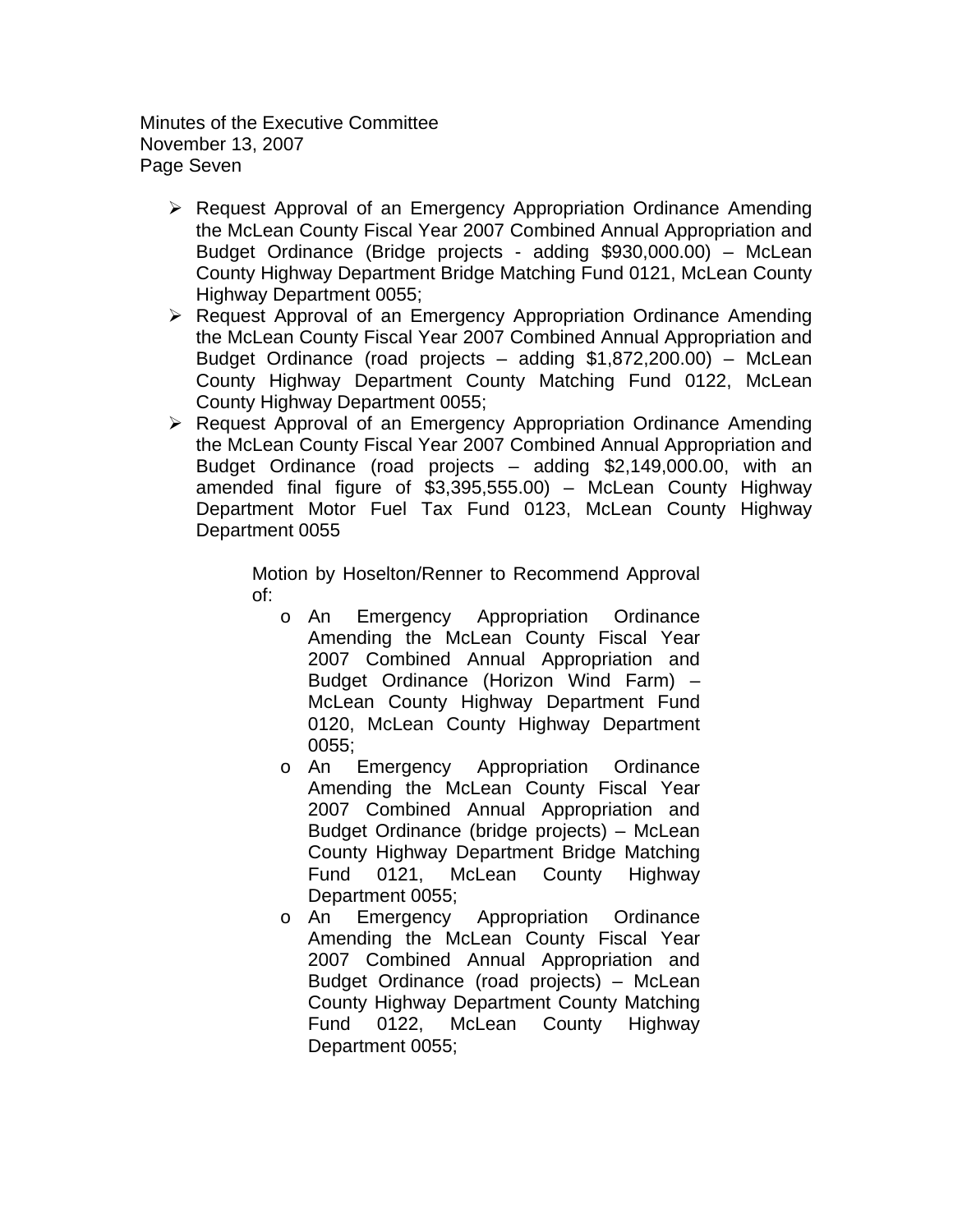Minutes of the Executive Committee November 13, 2007 Page Eight

> o An Emergency Appropriation Ordinance Amending the McLean County Fiscal Year 2007 Combined Annual Appropriation and Budget Ordinance (road projects) – McLean County Highway Department Motor Fuel Tax Fund 0123, McLean County Highway Department 0055. Motion carried.

Chairman Sorensen asked if there were any questions or comments. There were none.

Mr. David Selzer, Chairman, Finance Committee, reported that the Finance Committee brings two items for action to the Executive Committee. The first is a request for approval of an Ordinance of the McLean County Board Amending the 2007 Combined Annual Appropriation and Budget Ordinance for Fund 0112 – Health Department. He stated that this is a \$52,631.00 add-on to the Health Department's Local Health Protection Grant to be used for capital projects.

> Motion by Selzer/Hoselton to Recommend Approval of an Ordinance of the McLean County Board Amending the 2007 Combined Annual Appropriation and Budget Ordinance for Fund 0112 – Health Department. Motion carried.

Mr. Selzer presented a request for approval of a Consolidated Vehicle Procurement Application for the purchase of two vehicles for SHOWBUS – Building and Zoning Department. He stated that SHOWBUS is used as transportation from rural points for health care and related items.

> Motion by Selzer/Owens to Recommend Approval of a Consolidated Vehicle Procurement Application for the purchase of two vehicles for SHOWBUS – Building and Zoning Department. Motion carried.

Chairman Sorensen asked if there were any questions or comments. Hearing none, he thanked Mr. Selzer.

Mr. Tari Renner, Chairman, Justice Committee, reported that the Justice Committee brings several items for action to the Executive Committee. Mr. Renner noted that the first two items can be acted upon together. The first item is a request for approval of an Intergovernmental Agreement between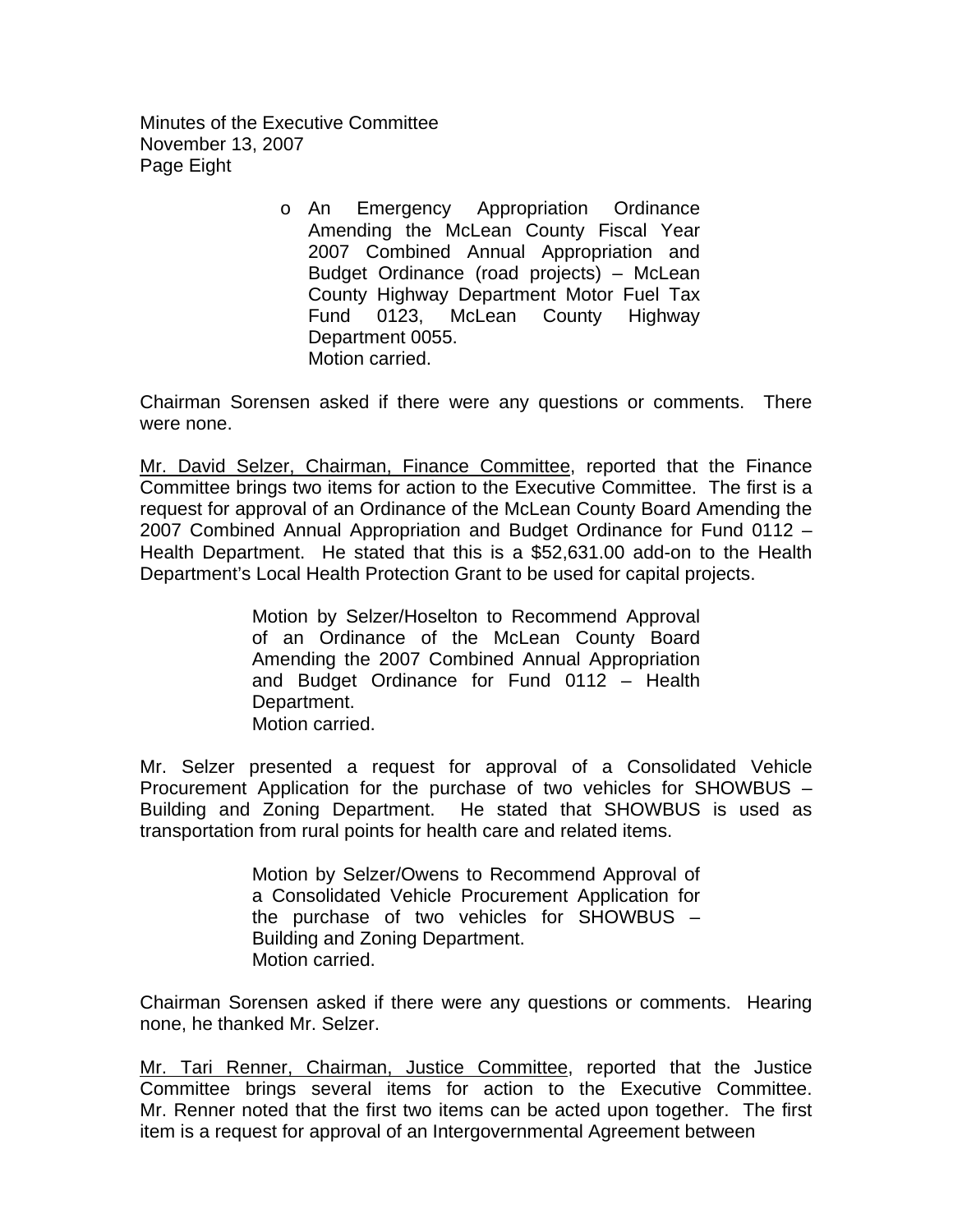Minutes of the Executive Committee November 13, 2007 Page Nine

McLean County and the City of Bloomington for Centralized Booking Services – Sheriff's Department. The second is a request for approval of an Intergovernmental Agreement between McLean County and the Town of Normal for Centralized Booking Services – Sheriff's Department.

> Motion by Renner/Bostic to Recommend Approval of an Intergovernmental Agreement between McLean County and the City of Bloomington for Centralized Booking Services – Sheriff's Department, and to Recommend Approval of an Intergovernmental Agreement between McLean County and the Town of Normal for Centralized Booking Services – Sheriff's Department. Motion carried.

Mr. Renner presented a request for approval of an Intergovernmental Agreement between McLean County and Illinois State University for Centralized Booking Services – Sheriff's Department.

> Motion by Renner/Bostic to recommend approval of an Intergovernmental Agreement between McLean County and Illinois State University for Centralized Booking Services – Sheriff's Department. Motion carried with Member Nuckolls voting "present."

Mr. Renner presented a request for approval of a Letter of Understanding between the McLean County Board and the Regional Office of Education for McLean, DeWitt and Livingston Counties for the McLean County Jail Education Program for the Sheriff's Department.

> Motion by Renner/Owens to recommend approval of a Letter of Understanding between the McLean County Board and the Regional Office of Education for McLean, DeWitt and Livingston Counties for the McLean County Jail Education Program for the Sheriff's Department. Motion carried.

Mr. Renner presented a request for approval of an Emergency Appropriation Ordinance Amending the Fiscal Year 2007 Combined Annual Appropriation and Budget Ordinance – Children's Waiting Room Fund 0171, Circuit Court 0016 – Circuit Court.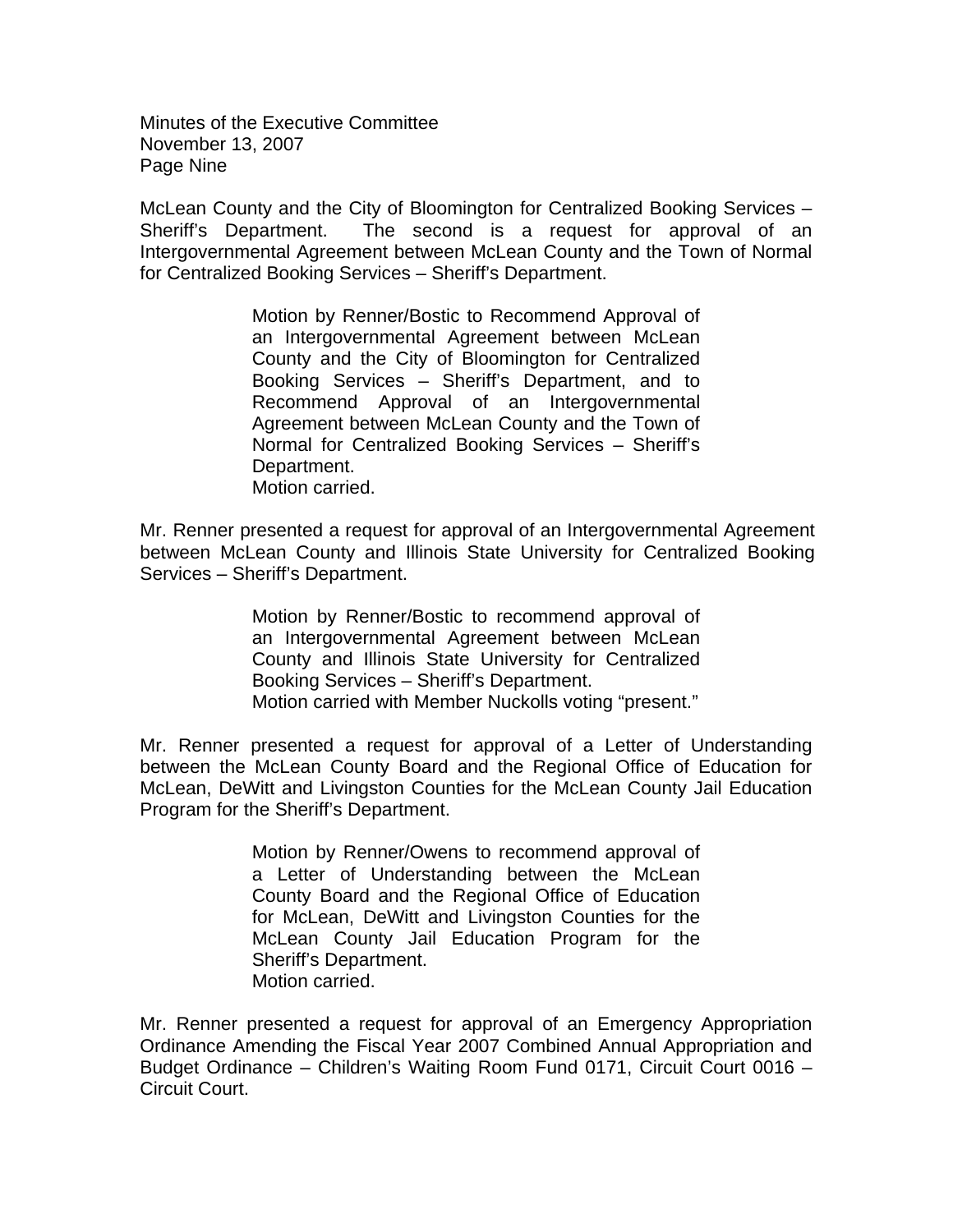Minutes of the Executive Committee November 13, 2007 Page Ten

> Motion by Renner/Bostic to recommend approval of an Emergency Appropriation Ordinance Amending the Fiscal Year 2007 Combined Annual Appropriation and Budget Ordinance – Children's Waiting Room Fund 0171, Circuit Court 0016 – Circuit Court. Motion carried.

Mr. Renner presented a request for approval of a Resolution approving McLean County's continued participation with the State of Illinois Appellate Prosecutor's Office – State's Attorney Office.

> Motion by Renner/Bostic to Recommend Approval of a Resolution Approving McLean County's continued participation with the State of Illinois Appellate Prosecutor's Office – State's Attorneys Office. Motion carried.

Chairman Sorensen asked if there were any questions or comments. Hearing none, he thanked Mr. Renner.

Chairman Sorensen reported that the Land Use and Development Committee brings no items for action to the Executive Committee. He asked if there were any questions. There were none.

Ms. Diane Bostic, Chairman, Property Committee, reported that the Property Committee brings no items for action to the Executive Committee.

Chairman Sorensen asked if there were any questions. Hearing none, he thanked Ms. Bostic.

Mr. John Zeunik, County Administrator, reviewed Public Act 95-0641 – Bloomington-Normal Airport Authority. He explained that the Airport Authority had expressed concern about the size of their Board. Previously, the Board was five members which meant that two members of the Board could not discuss airport business without being in violation of the Open Meetings Act. Mr. Zeunik indicated that members of the Airport Authority suggested that the Board be expanded to seven members, providing an additional appointment for the City of Bloomington and an additional appointment for the Town of Normal.

Mr. Zeunik advised that this Legislation was introduced in the House by Representative Brady. He indicated that it was eventually passed by both the House and the Senate and enacted by overriding an Amendatory Veto of the Governor. Mr. Zeunik stated that it is effective as of October 11, 2007. He noted that the City and the Town will each recommend one additional appointment to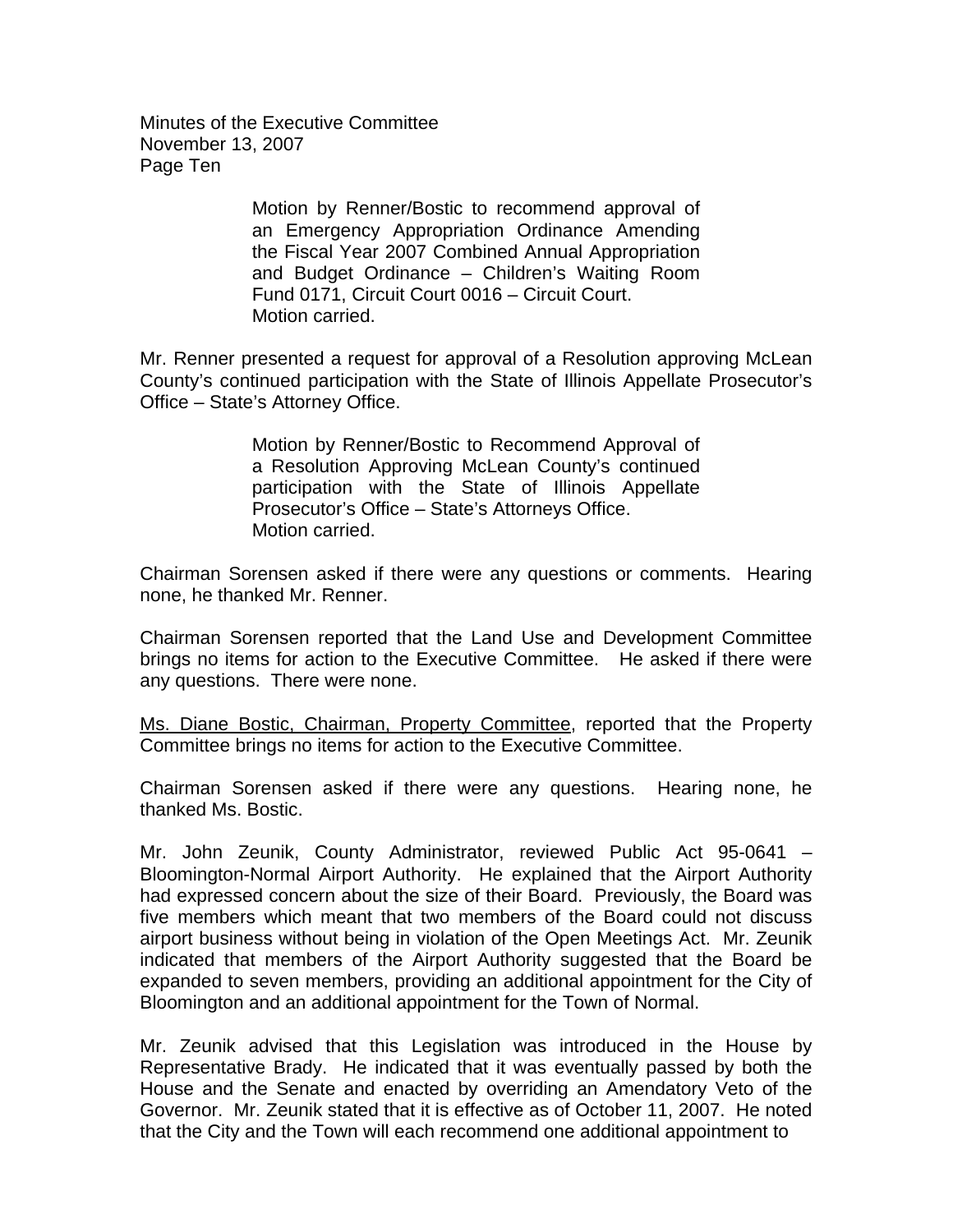Minutes of the Executive Committee November 13, 2007 Page Eleven

the Board. Mr. Zeunik indicated that the Airport Authority will increase to seven members. McLean County will have three appointments to the Airport Authority Board, the Town of Normal will have two appointments and the City of Bloomington will have two appointments.

Mr. Selzer expressed concern that this will dilute the County's appointment authority over the Airport.

Mr. Selzer asked who is Senator Terry Link. Mr. Zeunik replied that Senator Terry Link is from Lake County and is the Majority Leader in the Senate. He noted that Senator Link helped the County when the change was made two years ago to change language limiting one of the County's appointments to a small unincorporated area of the County. Mr. Zeunik advised that, before this legislation was introduced, Mr. Paul Harmon, Chairman of the Airport Authority, and Carl Olson, Executive Director, met with then County Board Chairman Mike Sweeney and himself. At that time, Mr. Harmon and Mr. Olsen asked if the County had any strong objection to the initiation of this request. Mr. Zeunik advised that the contiguous boundaries of the Airport are the incorporated areas of Bloomington and Normal.

Mr. Selzer reiterated his concern with the County giving up control and with the County receiving its money. Mr. Zeunik replied that the Airport Authority is current with its payments to the County.

Chairman Sorensen stated that the Committee would now review the Oversight Committee recommendations for the FY'2008 Recommended Budget.

Mr. Selzer presented a request for Consideration and Approval of Departmental Budgets under the Oversight of the Executive Committee. Mr. Zeunik explained that each Committee Chairman is bringing their recommendations as a result of their meetings and discussions, including any changes that were made.

> Motion by Selzer/Owens to recommend approval of the Departmental Budgets under the Oversight of the Executive Committee as submitted. Motion carried.

Mr. Selzer presented a request for consideration and approval of Departmental Budgets under the Oversight of the Finance Committee.

> Motion by Selzer/Renner to recommend approval of the Departmental Budgets under the Oversight of the Finance Committee as submitted. Motion carried.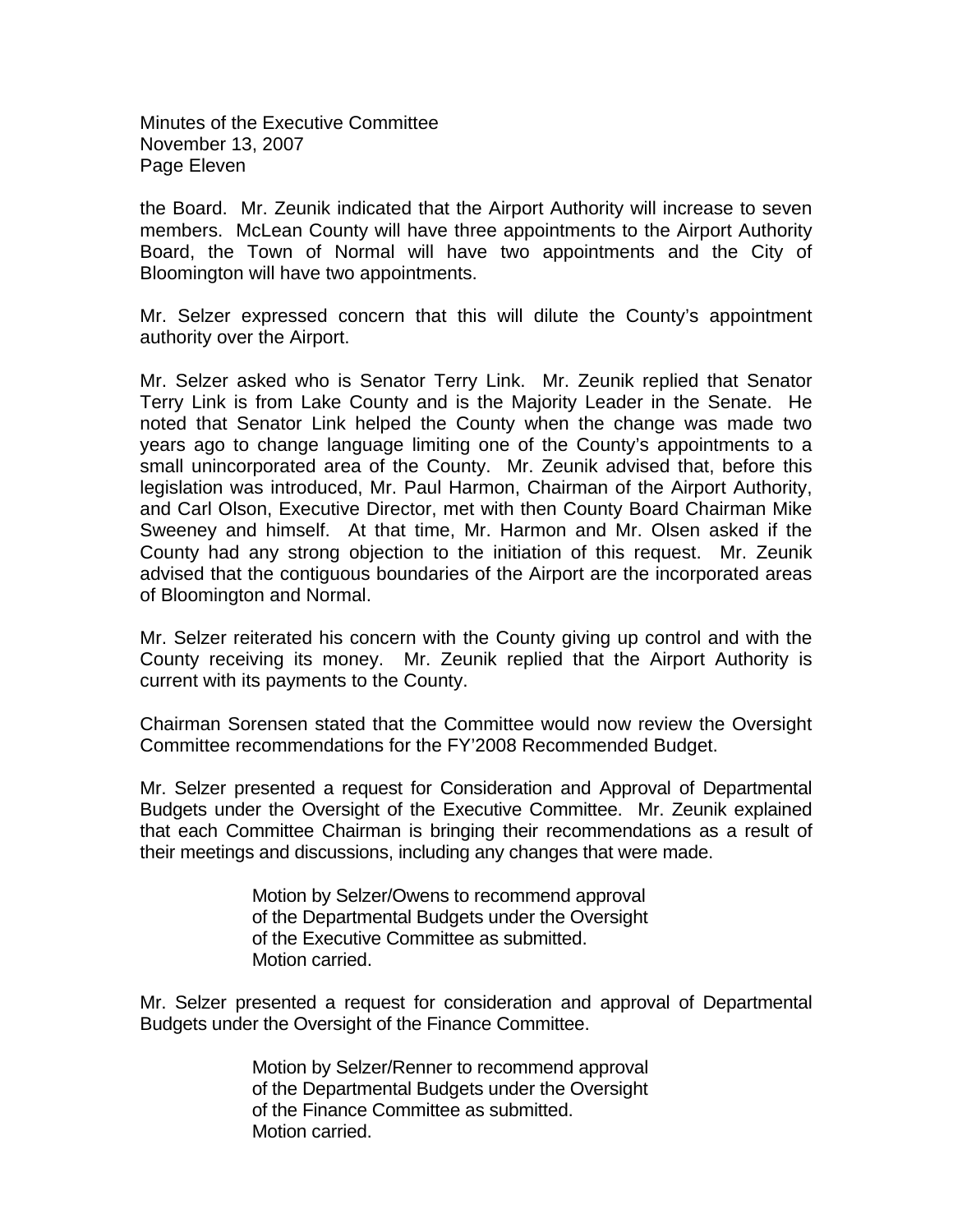Minutes of the Executive Committee November 13, 2007 Page Twelve

Mr. Renner presented a request for consideration and approval of Departmental Budgets under the Oversight of the Justice Committee.

> Motion by Renner/Owens to recommend approval of the Departmental Budgets under the Oversight of the Justice Committee as submitted. Motion carried.

Mr. Selzer presented a request for consideration and approval of Departmental Budgets under the Oversight of the Land Use and Development Committee.

> Motion by Selzer/Renner to recommend approval of the Departmental Budgets under the Oversight of the Land Use and Development Committee as submitted. Motion carried.

Ms. Bostic presented a request for consideration and approval of Departmental Budgets under the Oversight of the Property Committee.

Mr. Selzer asked if this is the Budget where the Museum was added. Ms. Bostic replied that it is.

> Motion by Bostic/Renner to recommend approval of the Departmental Budgets under the Oversight of the Property Committee as submitted. Motion carried.

Mr. Hoselton presented a request for consideration and approval of Departmental Budgets under the Oversight of the Transportation Committee.

> Motion by Hoselton/Selzer to recommend approval of the Departmental Budgets under the Oversight of the Transportation Committee as submitted. Motion carried.

Chairman Sorensen presented a request for approval of the Fiscal Year 2008 Combined Annual Appropriation and Budget Ordinance, as recommended by the Oversight Committees.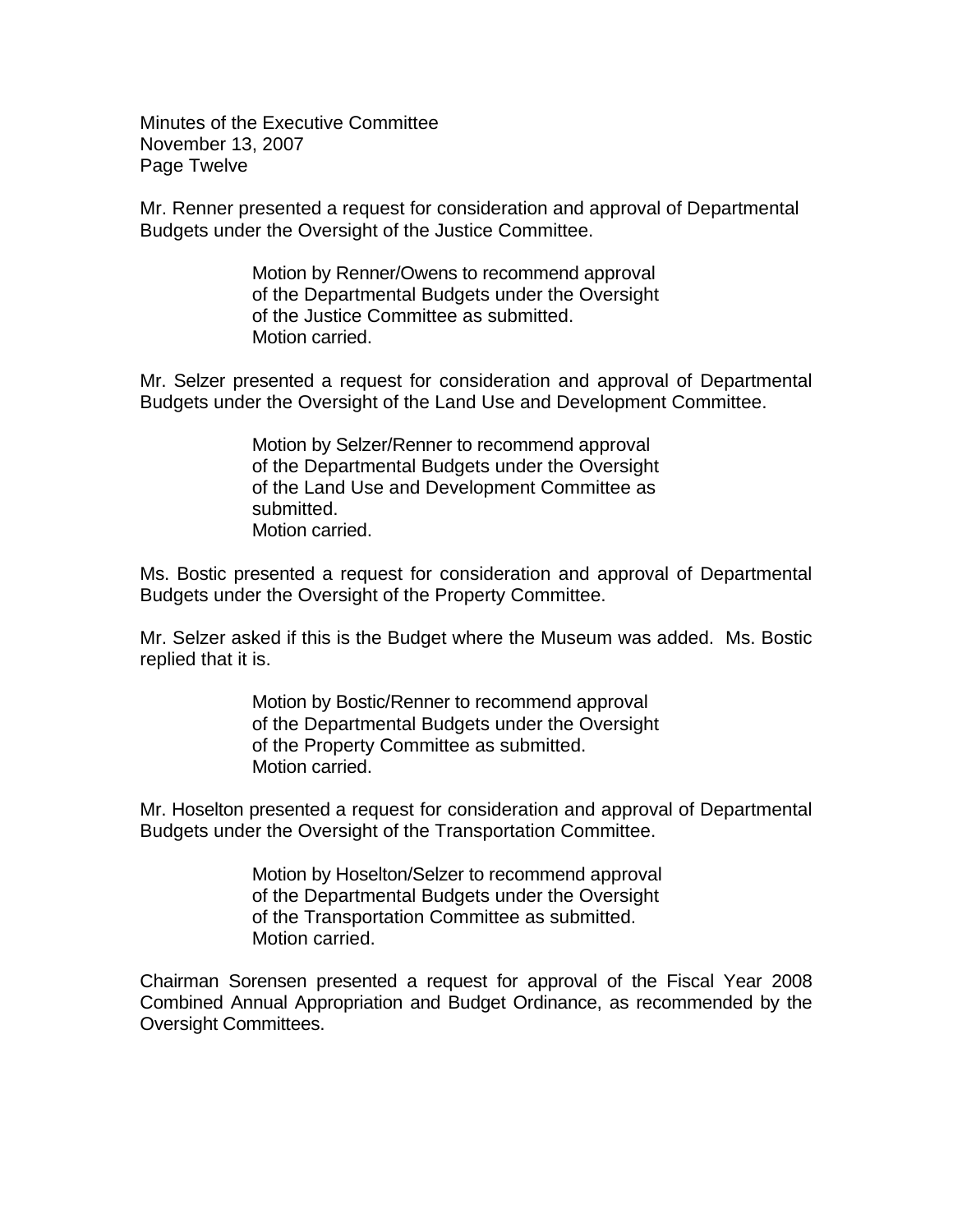Minutes of the Executive Committee November 13, 2007 Page Thirteen

> Motion by Renner/Bostic to recommend approval of the FY'2008 Combined Annual Appropriation and Budget Ordinance, as recommended by the Oversight Committees. Motion carried.

Chairman Sorensen presented a request for approval of the McLean County 2007 Tax Levy Ordinance.

> Motion by Bostic/Nuckolls to recommend approval of the McLean County 2007 Tax Levy Ordinance as amended.

Mr. Zeunik informed the Committee that there was a notice in *The Pantagraph* on Monday, November  $12<sup>th</sup>$  regarding a Truth in Taxation Hearing. He explained that for Truth in Taxation, the County is required to separate out the Debt Service that is paid to the Public Building Commission and any additional rent or operation and maintenance expense. Mr. Zeunik stated that, to determine whether or not it is necessary to publish a Truth in Taxation notice, you need to look at the "Net Extended" percentage as shown on Page 100 of the packet. When the Debt Service and additional rent or operation and maintenance is separated out, the Net Extended increase is 5.41% over the prior year, which makes it necessary for the County to publish a Truth and Taxation notice. Chairman Sorensen noted that the threshold is 5%.

Mr. Zeunik expressed his belief that this is deliberately confusing to the citizens of McLean County, because the Tax Levy for McLean County includes all of the County Funds. The total taxes that the County needs, in terms of Property Taxes next year, is \$29,268,483.00, which is a 3.67% increase that would put the County below the 5% threshold. However, the way the law is written, it is necessary to look at the total percentage less the debt service and rent, and compare that number to the prior year's number. Mr. Zeunik stated that the County must levy taxes for the Debt Service.

Mr. Owens stated that the actual rate for the County's Property Tax will go down. Mr. Zeunik advised that the overall rate will go down. He noted that the tax levy is up 3.67% but the County's overall tax rate, the cents per \$100.00 of equalized assessed value, will go down.

Chairman Sorensen called for a vote on the motion.

Motion carried with Member Hoselton voting "no."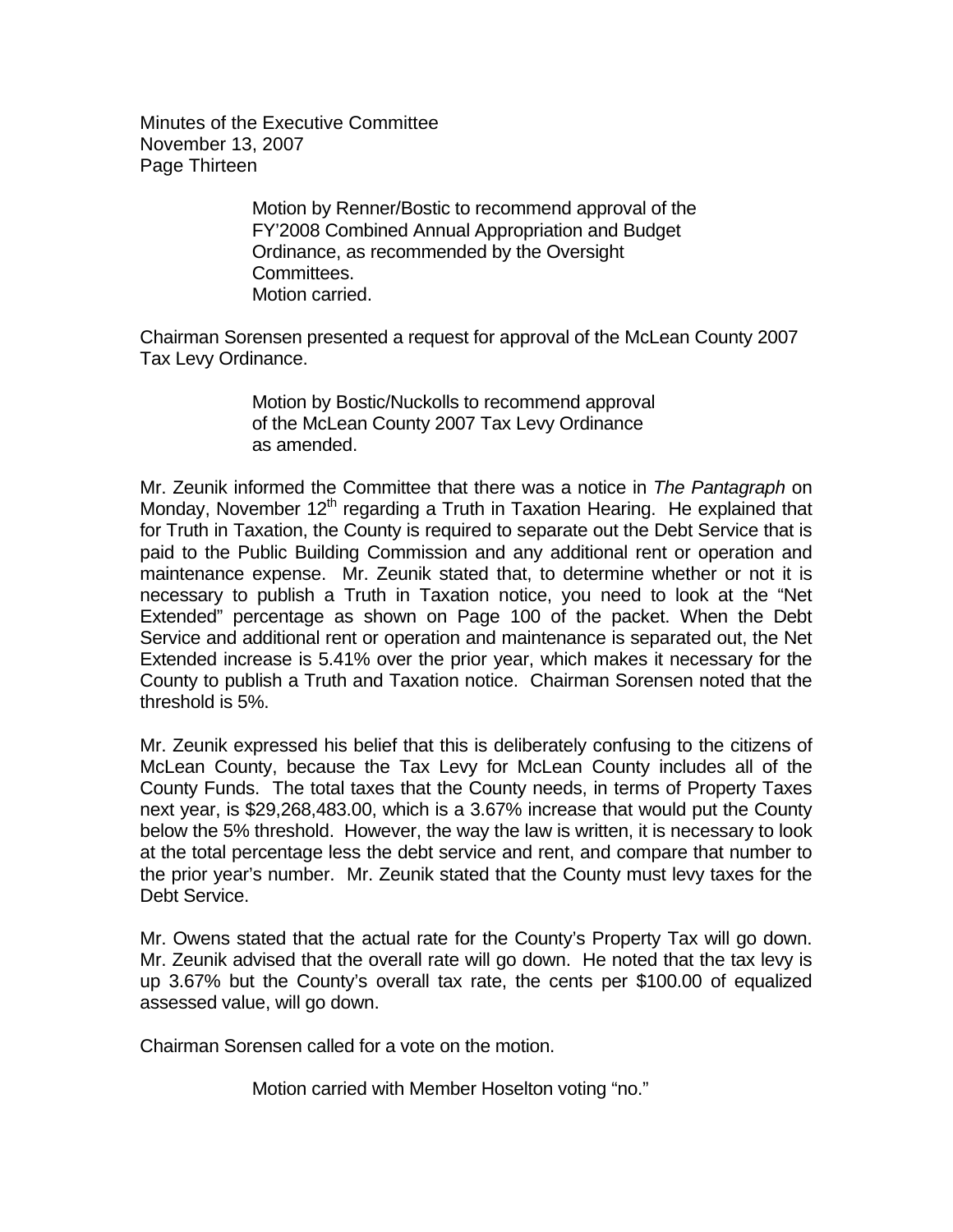Minutes of the Executive Committee November 13, 2007 Page Fourteen

Chairman Sorensen advised that the next two items will be presented together. The first is a request for approval of an Amendment to the Full Time Equivalent (FTE) Resolution for Fiscal Year 2008. The second is a request for approval of the Position Reclassification and Salary Upgrades recommended as part of the Fiscal Year 2008 Recommended Budget – County Administrator's Office.

> Motion by Selzer/Renner to Recommend Approval of the Amendment to the Full Time Equivalent (FTE) Resolution for Fiscal Year 2008, and to Recommend Approval of the Position Reclassification and Salary Upgrades recommended as part of the Fiscal Year 2008 Recommended Budget – County Administrator's Office. Motion carried.

Chairman Sorensen presented a request for approval of the Five Year Capital Improvement Budget, as recommended by the Oversight Committees.

> Motion by Owens/Renner to Recommend Approval of the Five Year Capital Improvement Budget, as recommended by the Oversight Committees. Motion carried.

Chairman Sorensen informed the Committee that the Administrative Law Judge in the Enbridge Pipeline case pending before the Illinois Commerce Commission has advanced a calendar that is far more aggressive than imagined. The deadline for testimony in the case has been set for December 21, 2007, which means there is no time, as a body politic, for the County to respond. Chairman Sorensen stated that there are two issues that the County needs to be aware of, as follows:

- 1. The Pipeline Route Map runs right through the Eastside Corridor Study Area, which may or may not be an issue.
- 2. Co-terminus easements around roads.

Chairman Sorensen indicated that, at the Executive Committee Stand-up meeting next week, he will bring a Resolution asking the Executive Committee and the Board to approve a presentation of testimony on those two topics to the ICC and naming Mr. Zeunik and himself, as well as one or more of the Eastside Corridor consultants, as witnesses to present the information to ICC on the County's behalf.

Chairman Sorensen advised that, unless the County acts between now and December 21<sup>st</sup>, the County cannot even guarantee that the map of the Eastside Corridor study area is in the ICC case file.